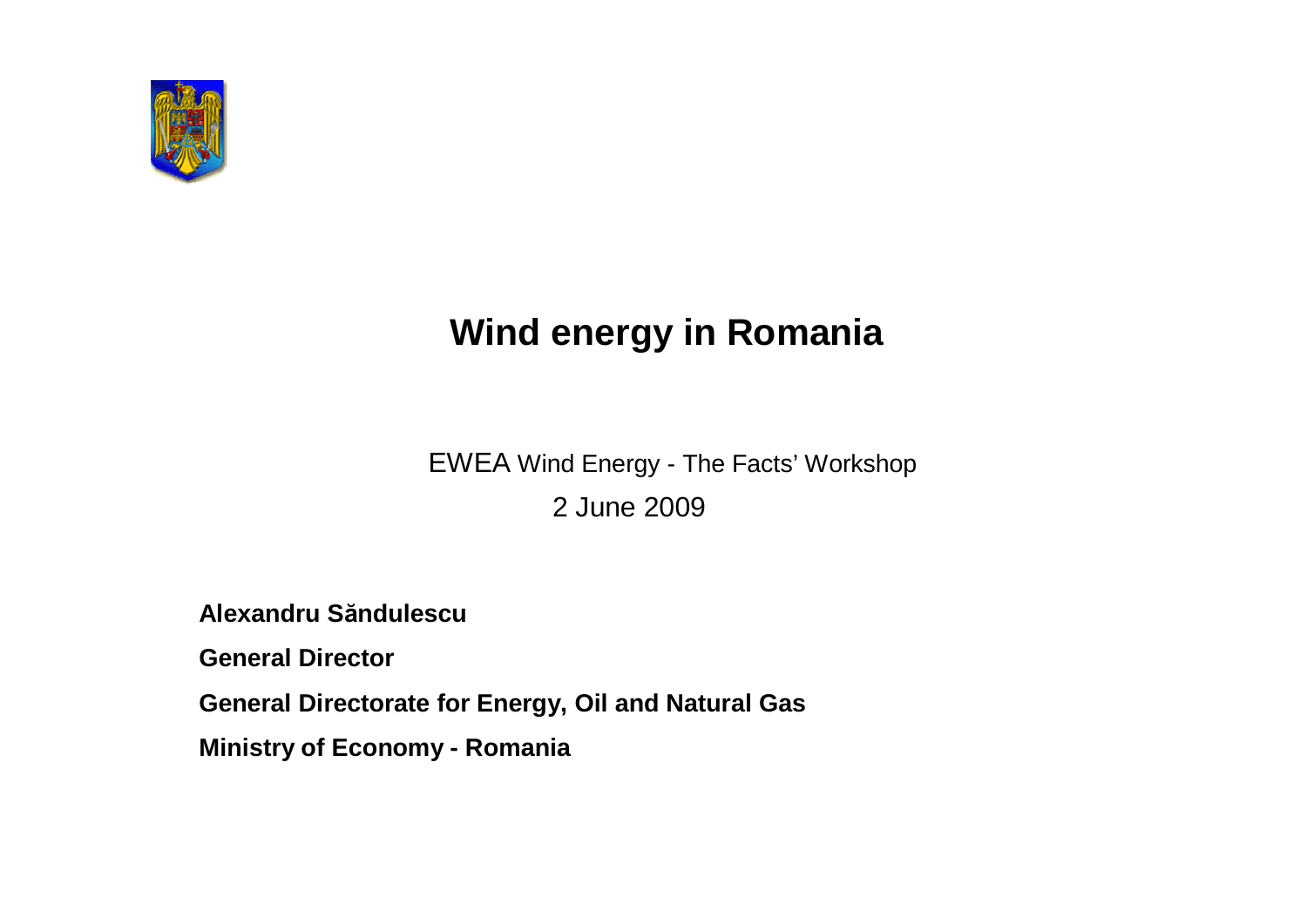

Promotion of electricity produced from renewable energy sources (E-RES) is a high priority of now-a-days for reasons of environmental protection, increase the energy independence from imported electricity by getting a wider range of energy sources as well as for other reasons of economic and social cohesion.

Romania has transposed the Directive 2001/77/EC provisions into its own legislation (GD no. 443/2003 with modification of GD no.958 / 2005).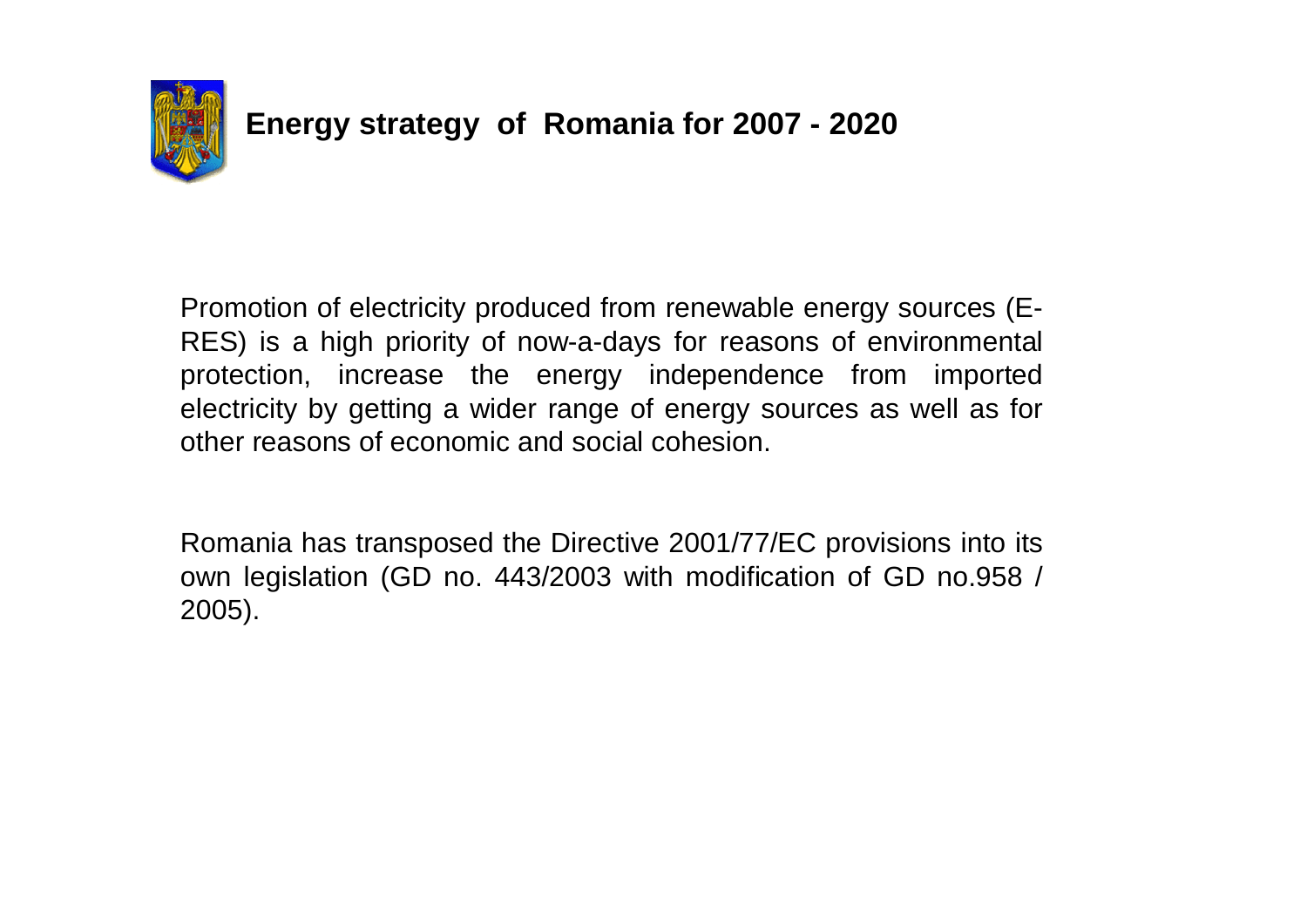

#### **National targets**

#### **Electricity share produced from RES in gross national electricity consumption**

ü 33% in 2010 (commitment according to Directive 2001/77/EC)

ü 35% in 2015

ü 38% in 2020

#### **According to the EU new Directive for promotion of RES in 2008 and draft Directive… /2009**

üThe share of energy produced from RES in gross national energy consumption for 2020: 24%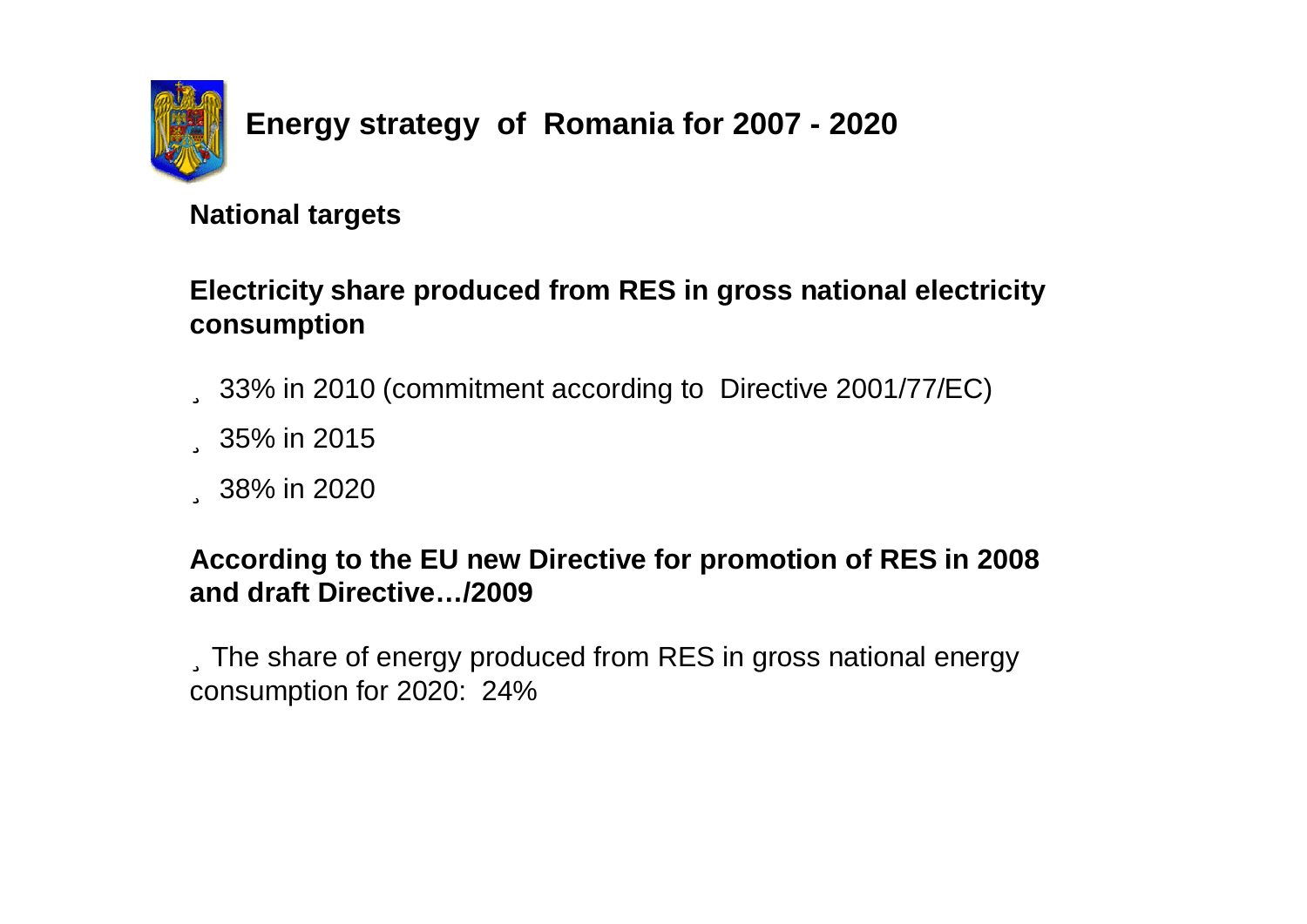

#### **National potential of renewable energy sources\***

| <b>Sources</b>                              | <b>Yearly potential</b> | <b>Technology</b>                    |
|---------------------------------------------|-------------------------|--------------------------------------|
| Solar energy                                | 60 PJ<br>1,2 TWh        | Thermal energy<br>Electricity        |
| <b>Wind energy</b><br>(theoretic potential) | <b>23 TWh</b>           | <b>Electricity</b>                   |
| Hydro<br>of which with capacity<br>$<$ 10MW | 36 TWh<br>3,6 TWh       | Electricity                          |
| Biomass and biogas                          | 318 PJ                  | Thermal energy<br><b>Electricity</b> |
| Geothermal energy                           | 7PJ                     | Thermal energy                       |

\***GD 1069/2007 Energy strategy of Romania for 2007-2020**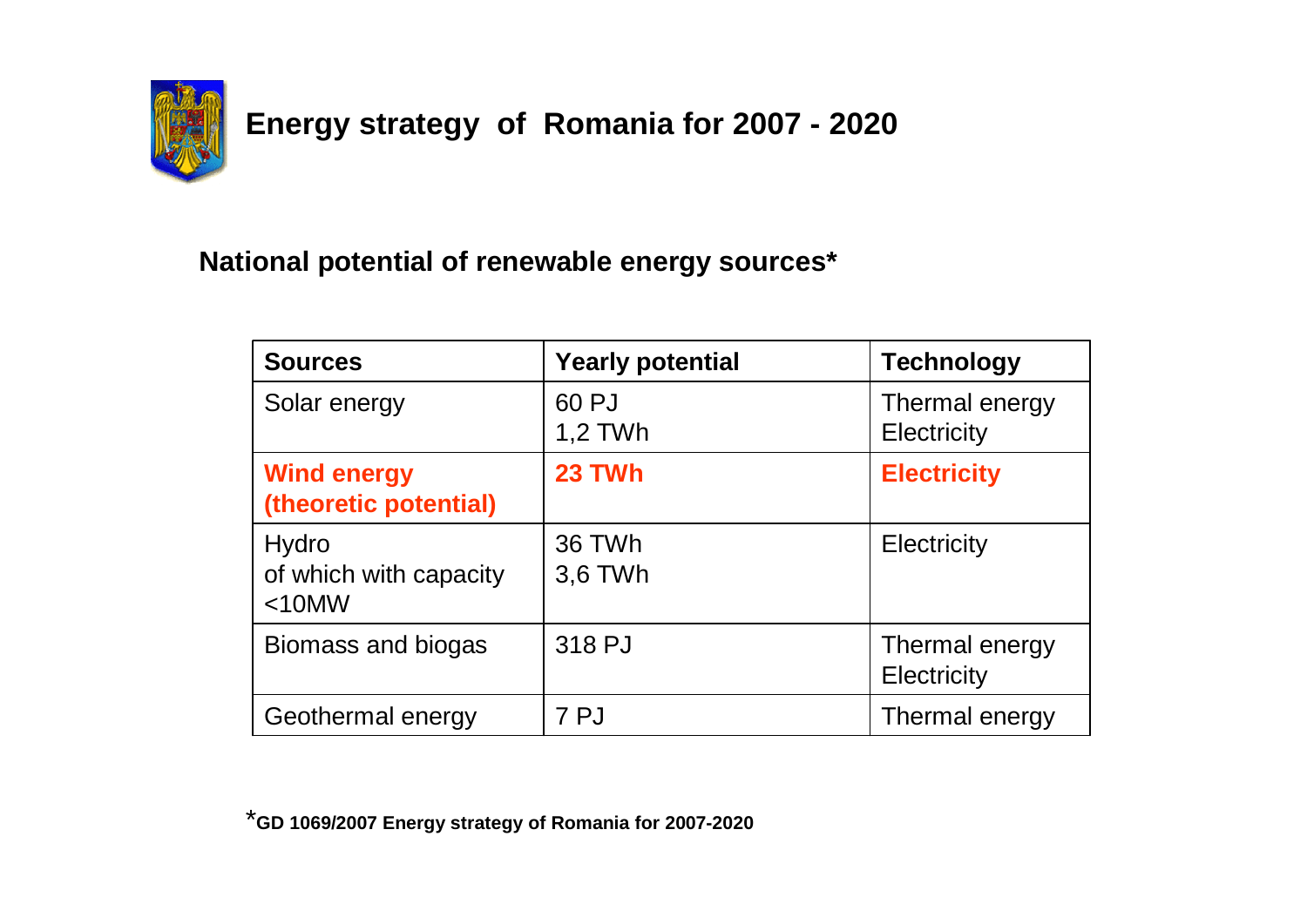

**Estimations for Romania according to Phare project: Technical and economic potential of renewable energy sources in Romania – Energy Consulting Network**

- Average wind speed to be above **6.3 m/s** (at 60 m above ground level) favourable regions in Romania are: Dobrogea, Moldova hills, other hilly or mountainous plateau

-Size: **10-40MW** for a wind farm. The unit size is **2-2.5MW**.

-Typical production is equivalent to **2300-2800 equivalent hours/year at rated power**

- Wind generators units with 60-100 m high towers and 60-90 m diameters rotors are distanced to 3-8 rotor diameters each to other.

- Wind offshore may become competitive in few years: distance >> 4km from shore; water depth up to 30m

- Land use limitation: A general indicator 4-8 ha/MW. Typical land requirements for foundation is 300-500m<sup>2</sup>/unit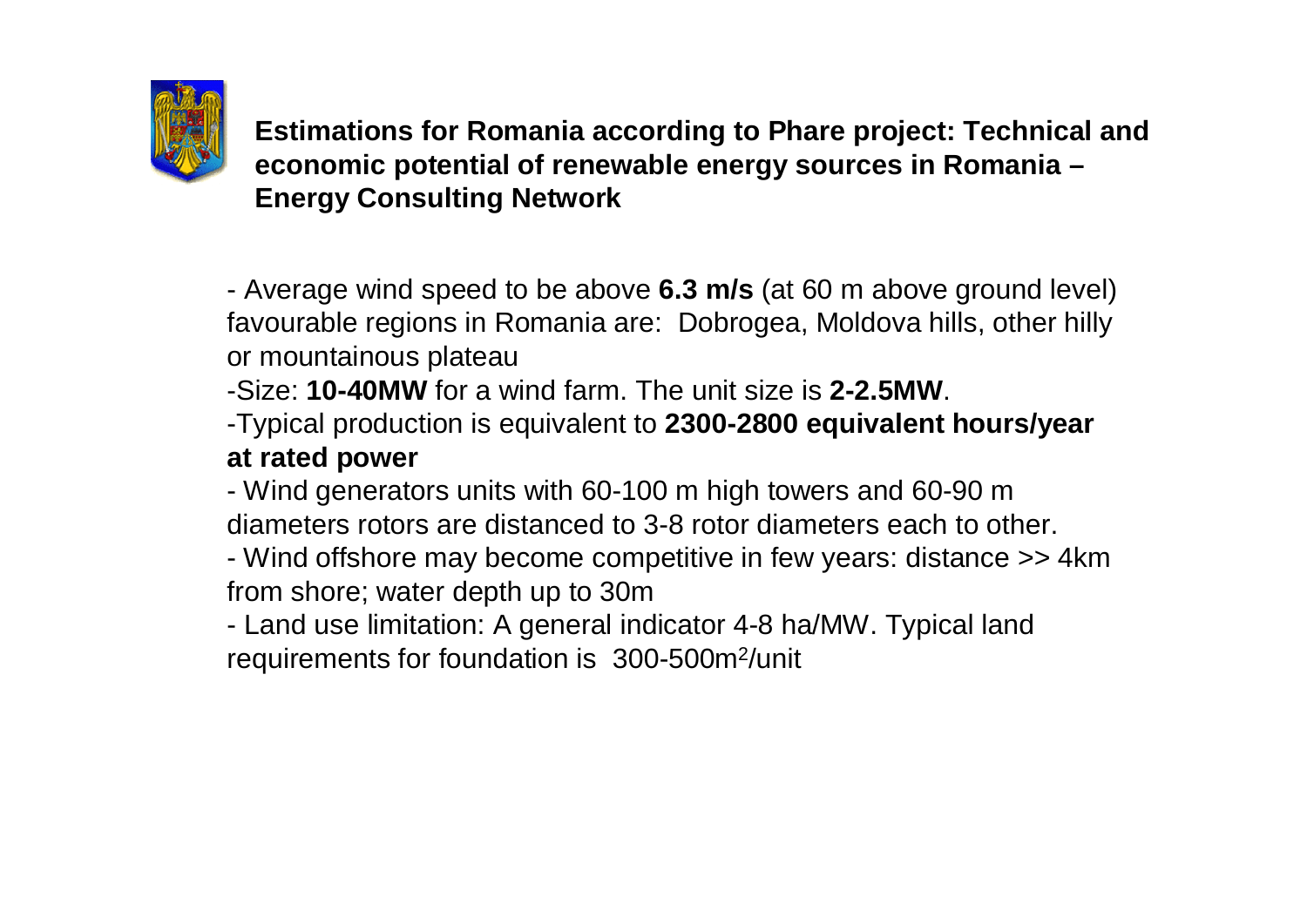

**Structure of primary energy sources for electricity production and installed capacity in Romania 2008 - data published by Transelectrica\***



\*Transelectrica –Transport and System Operator

[www.transelectrica.ro](http://www.transelectrica.ro)

| <b>Fuel type</b> | Structure of<br>installed<br>capacity (MW)<br>by fuel type in<br>Romania 2008 | <b>Structure of</b><br>electricity<br>production<br>(GWh) by fuel<br>type in<br>Romania 2008 |
|------------------|-------------------------------------------------------------------------------|----------------------------------------------------------------------------------------------|
| coal             | 7472                                                                          | 27531                                                                                        |
| hydrocarbons     | 5110                                                                          | 8902                                                                                         |
| hydro            | 6377                                                                          | 17105                                                                                        |
| nuclear          | 1413                                                                          | 11223                                                                                        |
| wind             | 8                                                                             | 11                                                                                           |
| total            | <b>20380 MW</b>                                                               | 64772 GWh                                                                                    |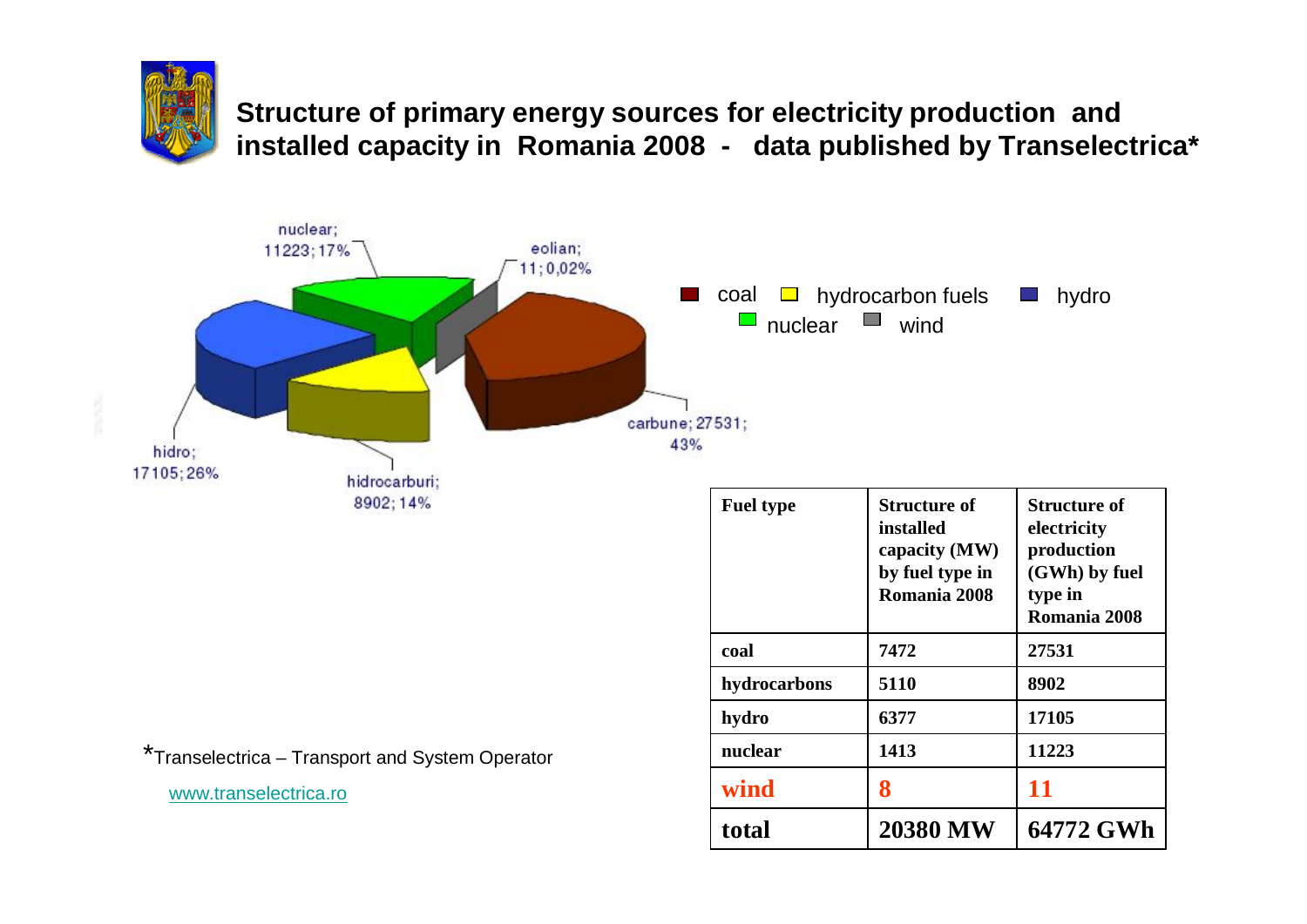

# **Current situation of wind energy investments**

There is a huge interest of investing in wind energy in Romania, especially in Dobrogea region

- According to a study\* performed by Transelectrica, by february 2008 there were given technical connection approvals for **910MW** and approvals for complying with the national power system for **620MW**.

- In 2008 ANRE has approved setting-up authorisations for an installed power of **628.2MW** in new wind generators\*\*

- ISPE\*\*\* has reported as by 14 May 2009 the following data: performed studies by ISPE for a wind energy capacity of **18000MW**, from which **8000MW** have received the approval for the grid connection assessment study and > **3000MW** have technical connection approval from Transelectrica. For > **800MW** there is a grid connection contract.

\* Studiu de fundamentare a strategiei Transelectrica de integrare in SEN a centralelor eoliene februarie 2008

\*\*ANRE 2008 annual report

\*\*\* prezentare ISPE – "Solutii integrate globale pentru parcuri eoliene in Romania" – 14 aprilie 2009 Hotel Mariott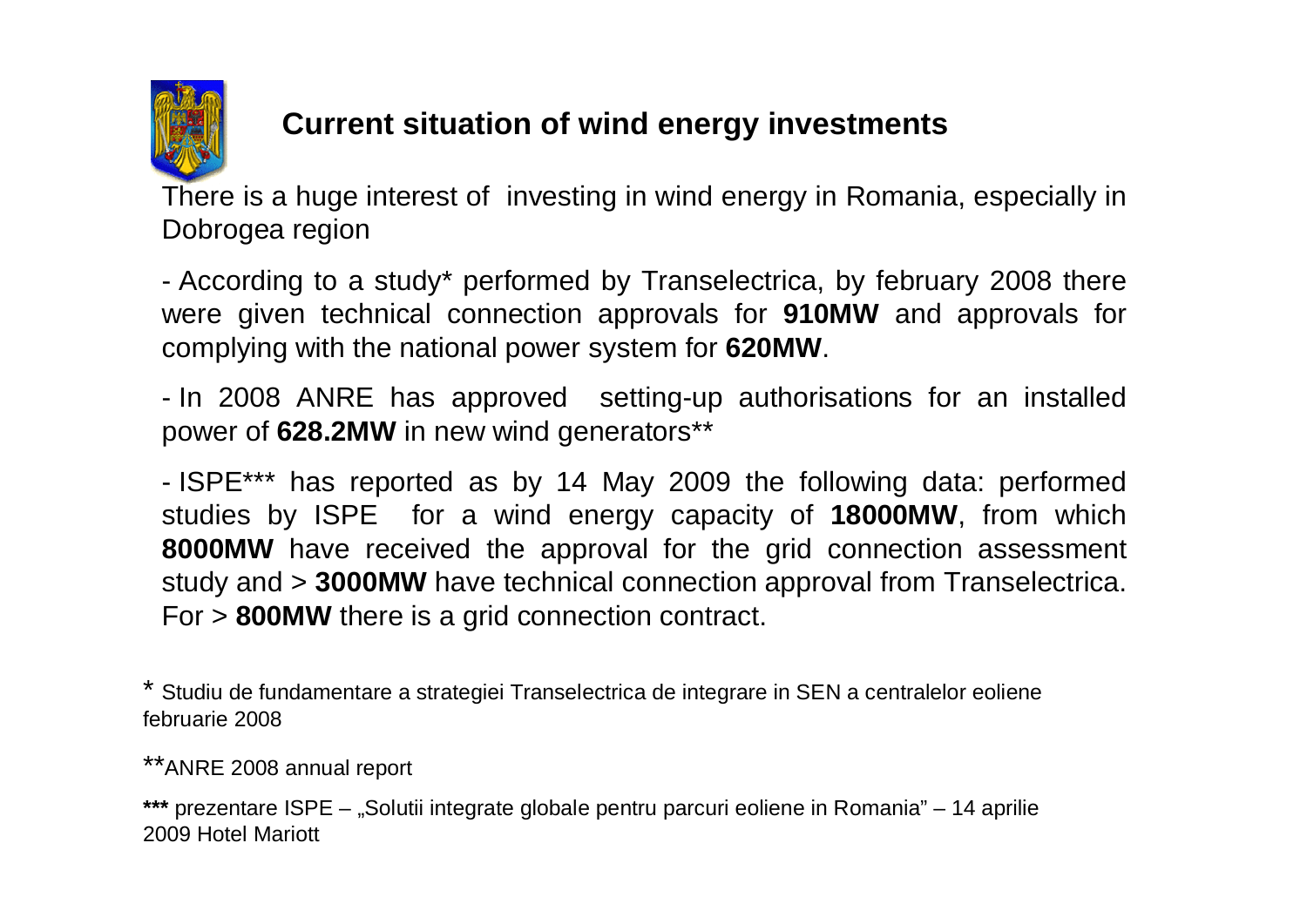

# **Wind energy potential**

- 1. Theoretical wind energy potential according to **GD 1069/2007** Energy strategy of Romania for 2007-2020 has been estimated to be **23 TWh**
- 2. Conclusions of **Phare project: Technical and economic potential of renewable energy sources in Romania –Energy Consulting Network**:

- The present technical potential for wind power is assumed to be **1200MW** nominal capacity producing **2.7TWh** electricity per year.

-Towards 2025 the technical wind potential is **3000MW** nominal capacity, producing approximately **7.7TWh** electricity per year (assumption of **15% wind capacity share**)

- The technical potential will extend by reinforcing the power grid system and wind prediction techniques, involving part of hydro capacities as reserve capacities and a good interconnection**.**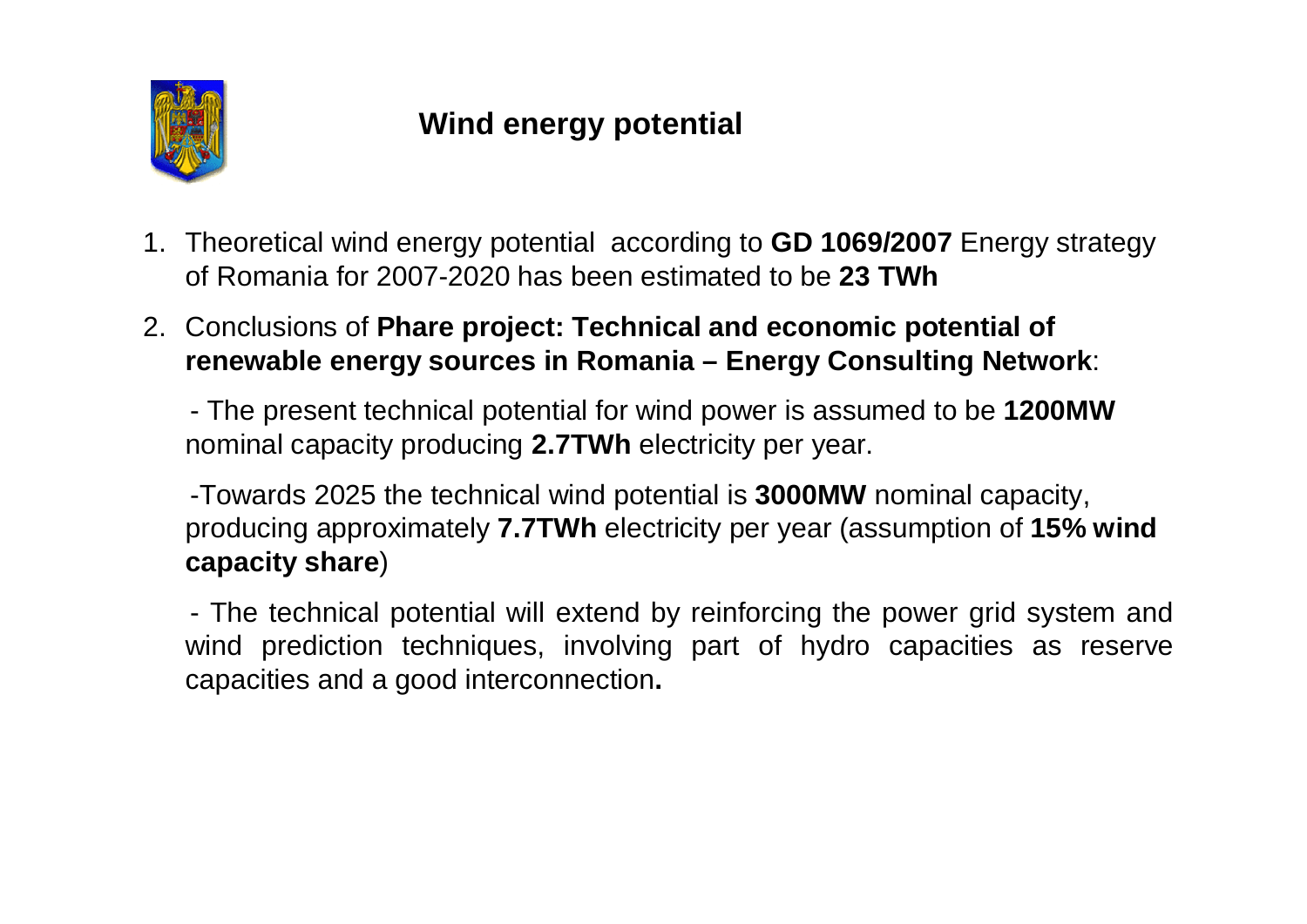

# **Main steps of wind energy investments**

- 1. Assessment of wind energy potential (short term measurents at least one year and correlation with long term meteorological data)
- 2. Assessment of environmental impact of the wind project (noise, electromagnetic compatibility, birds etc) - Order 863 -26/09/2002 of the Ministry of Environment
- 3. Obtaining the authorisations and approvals needed for building-up the generation capacity (Law 50/1991)
- 4. Obtaining the technical grid connection approval from the electrical grid operator (GD 90/2008)
- 5. Obtaining licenses related to electricity and green certificate market (HG 540/2004)
- 6. Obtaining the qualification certificate for the electricity priority production,
- 7. Registration at the Electricity Market Operator (SC OPCOM SA) for selling E-RES on the DAM (Day Ahead Market),
- 8. Registration at TSO (CN TRANSELECTRICA SA) for obtaining the green certificates
- 9. Registration at the Green Certificates Market Operator (SC OPCOM SA) – for participating on the centralized market of the green certificates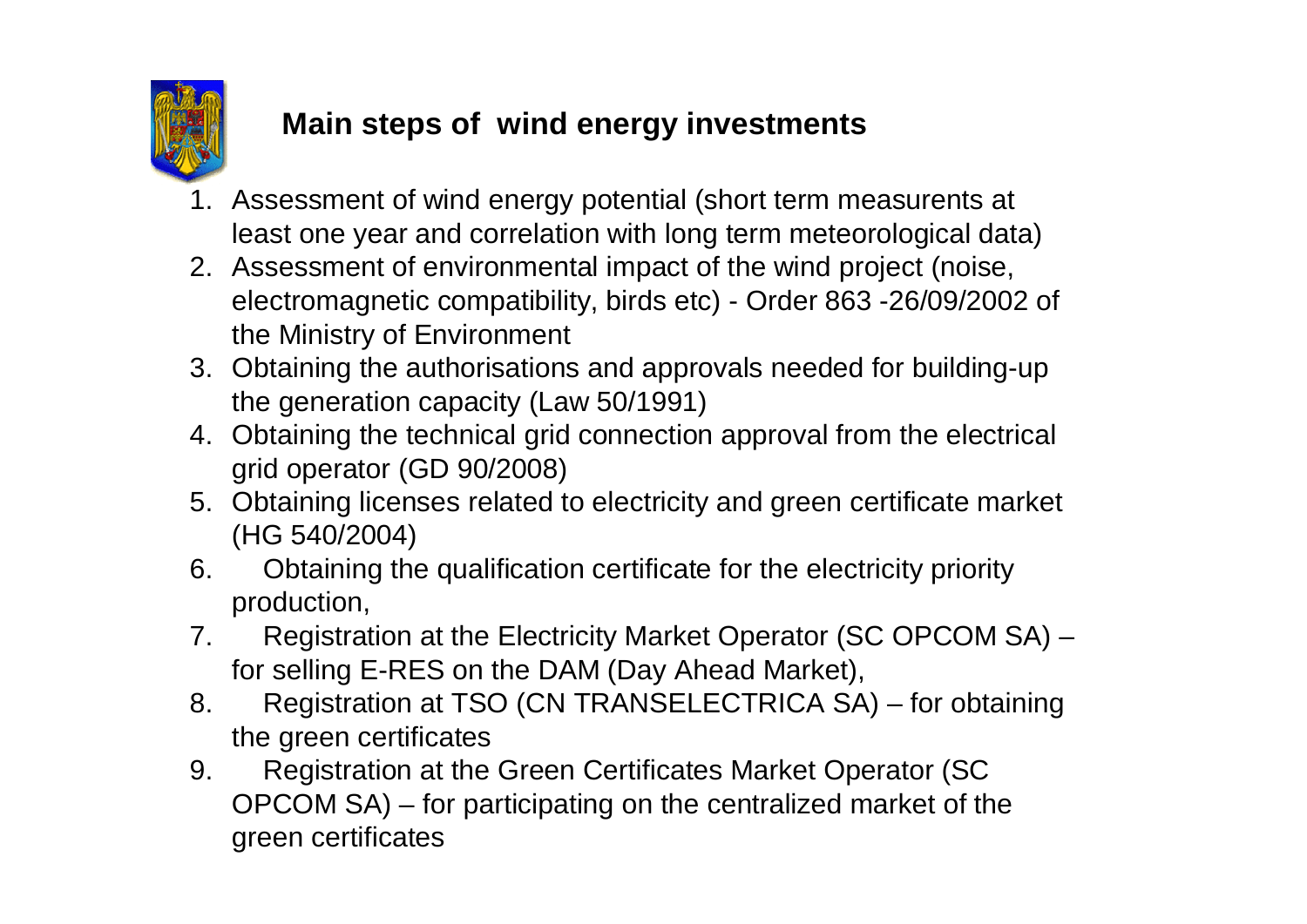

# **Promotion of Renewable Energy Sources in Romania**

#### **Operational stage:**

Energy quota obligation and green certificate system – but only for electricity produced from RES (Law 220/2008)

**Investment stage:** Structural Funds

Environmental funds and other similar co-financing sources.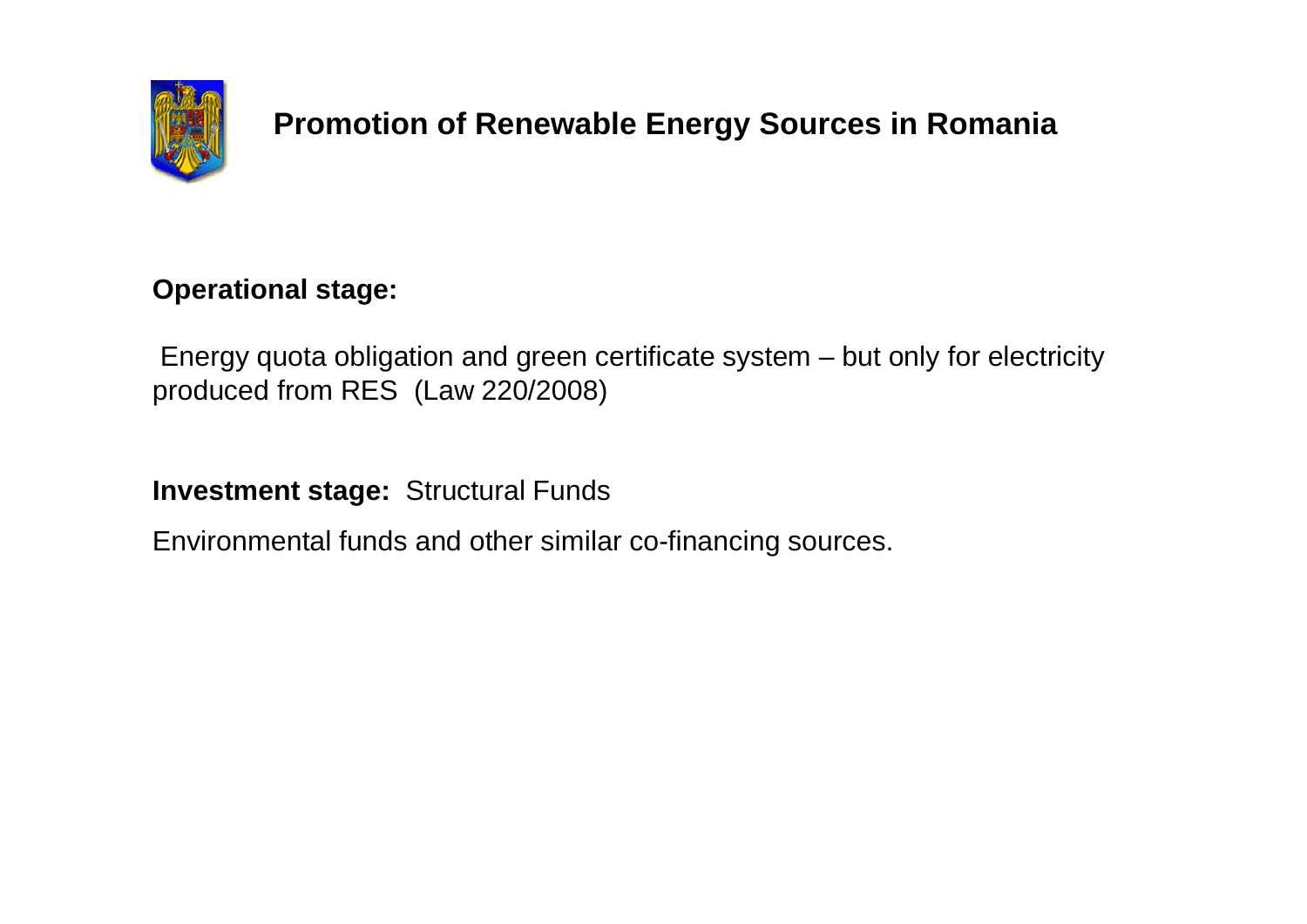

National legislation related to RES

1. Energy law (13 / 2007) – general provisions for promotion of renewable energy sources

2. GD:

- ü GD 443 / 2004 for promotion of renewable energy sources
- ü GD 1892 / 2004 for the establishment of the promotion system of the energy produced from renewable energy sources
- ü GD1535 / 2003 Strategy for promotion of RES
- ü GD 958/2005 for modification of GD 443/ 2003 and GD 1892/ 2004
- 3. **Law 220/ 27 october 2008 for the establishment of the promotion system of the energy produced from renewable energy sources.**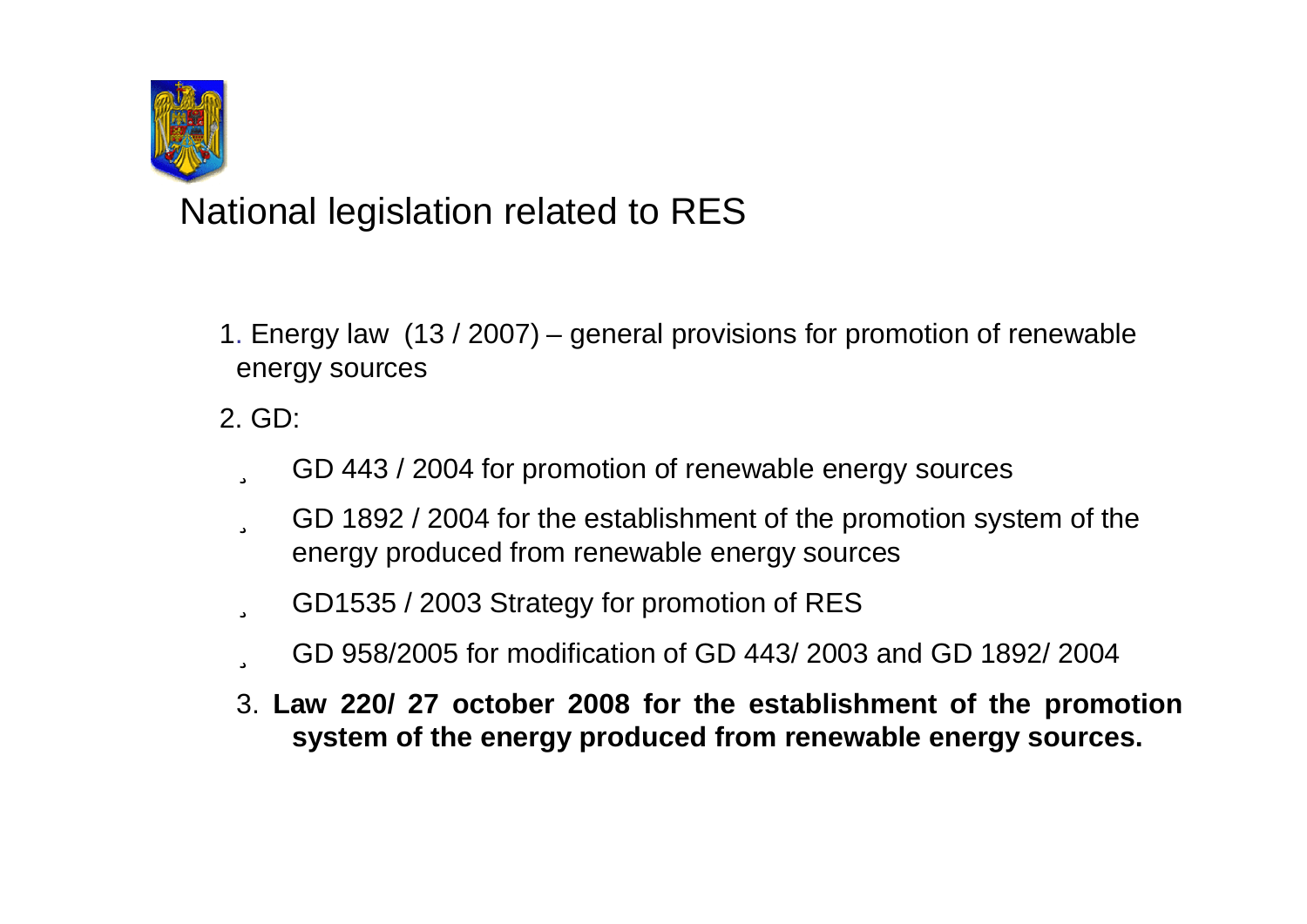

National specific legislation

- 4. ANRE regulations:
	- Certification procedure of priority electricity production from RES (ord. 39/2006 –ANRE)
	- Regulations concerning green certificate market (Ord.38 /2006 Monitoring procedure for green certificate market)
	- Regulations concerning emission of guarantee of origin (Ord. 23/2004 Supervising procedure for emission of guarantee of origin for electricity produced from RES, GD 1429/2004 for approval of certification regulation of electricity origin produced from RES)
	- Regulations concerning energy labeling (Ord 41/2004 Regulation for electricity labeling at end users)
- 5. Procedures of power market operator (OPCOM) and transport system operator (TSO)

For emission of green certificates

For organizing the green certificate market

6. Regulation for the connection of users to public electricity networks (GD 90/2008)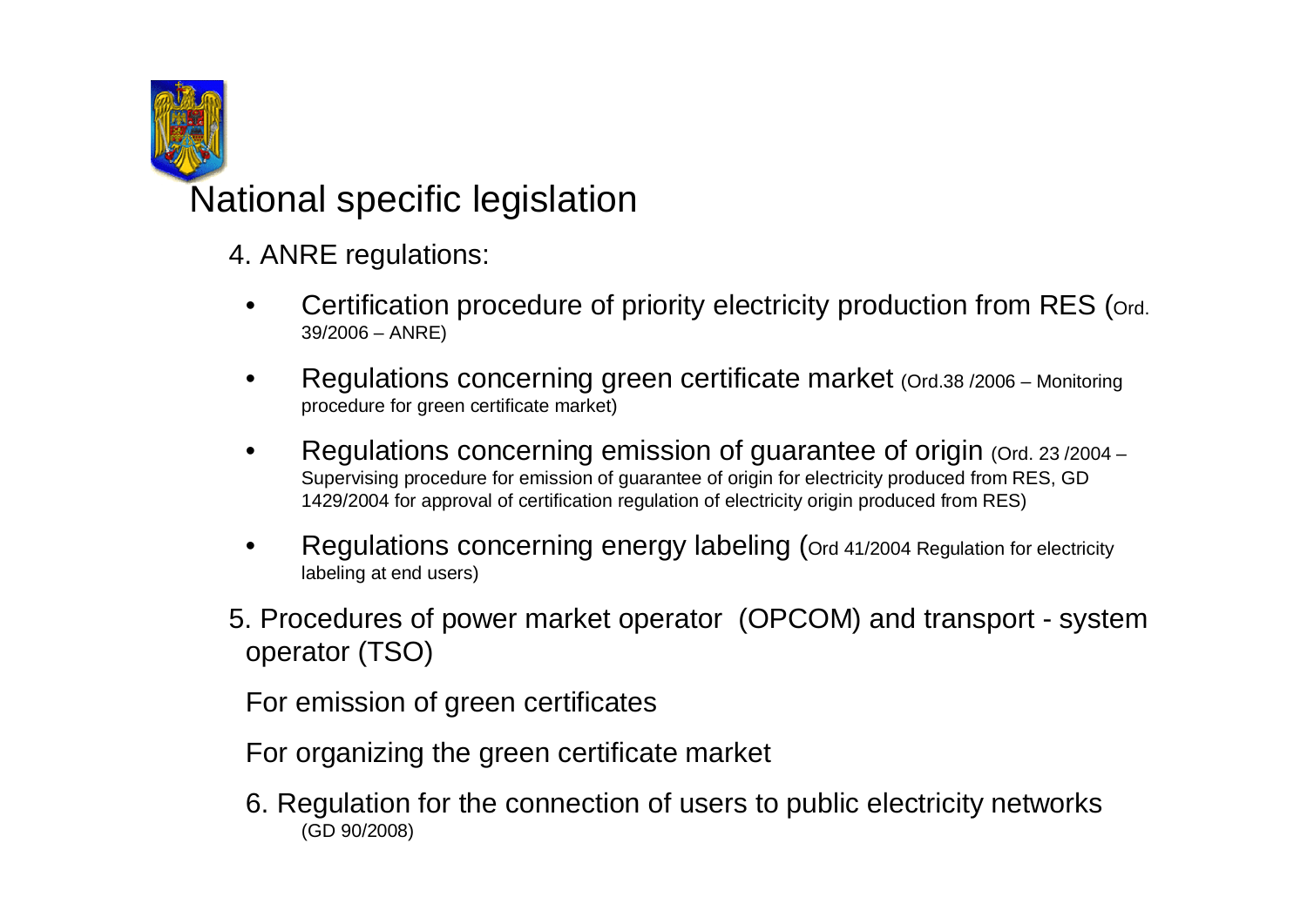

National specific legislation for wind energy

**Norma tehnica ANRE: Conditii tehnice de racordare la retelele electrice de interes public pentru centralele electrice eoliene (Technical specification: Tehnical requirements for connection of wind generators to the electrical grids) has been approved as ANRE Ord. 51/2009**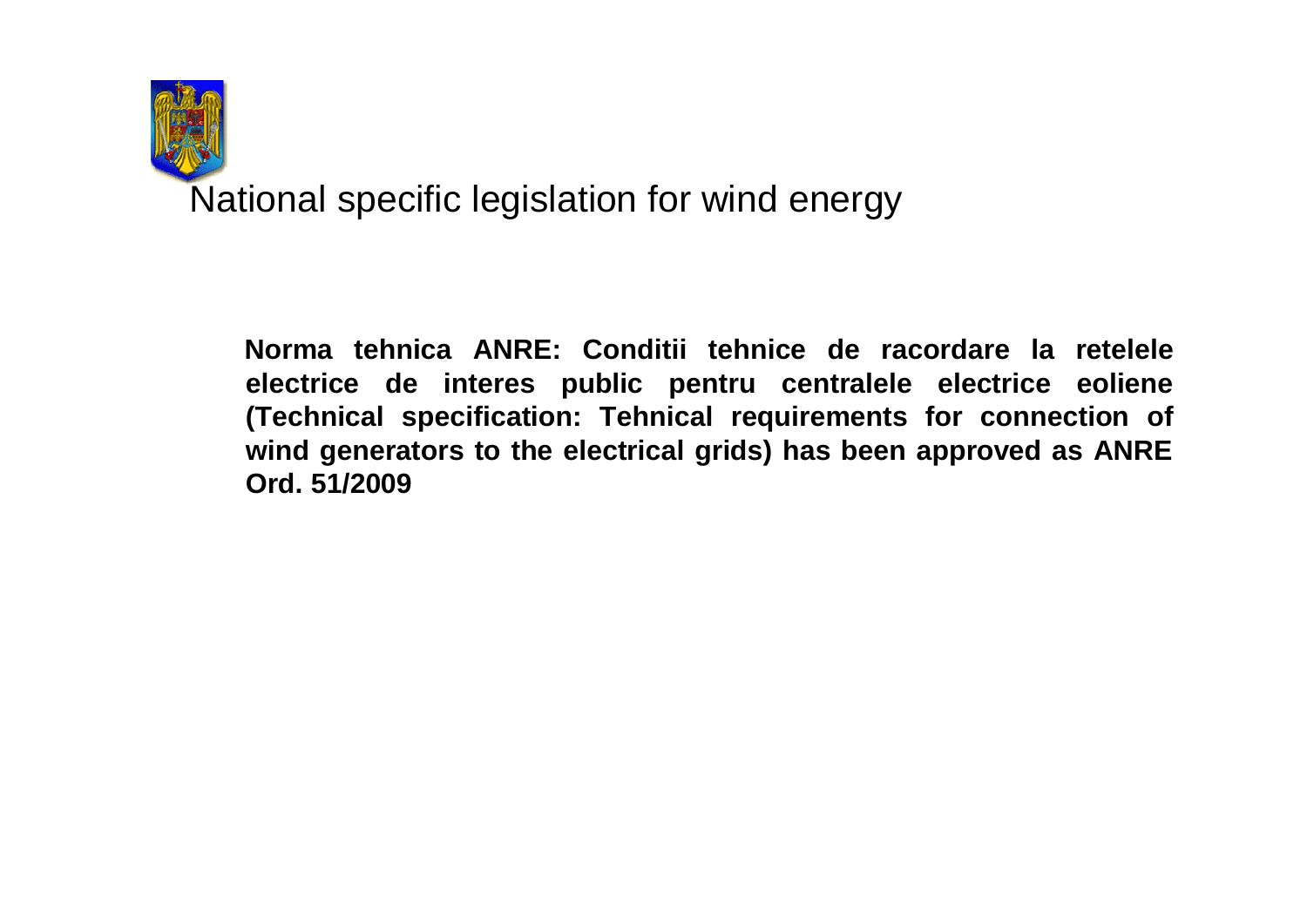

**Law 220/27 october 2008 for the establishment of the promotion system of the energy produced from renewable energy sources :**

-The validity of quota obligation has been extended from 2.74% in 2007 to 16.8% by 2020

-For the period 2008-2014 the trading value of Green Certificates ranges between a **minimum value of 27 euro/certificate** and **a maximum value of 55 euro/certificate**.\* The value in Romanian Currency (Lei) will be calculated at the exchange rate determined by Romanian National Bank as the average exchange rate for the month of December of the previous year. (**Law 220/27.10.2008).**

\* **According to GD 1892 / 2004 the minimum value was 24 euro/certificate and the maximum value was 42 euro/certificate**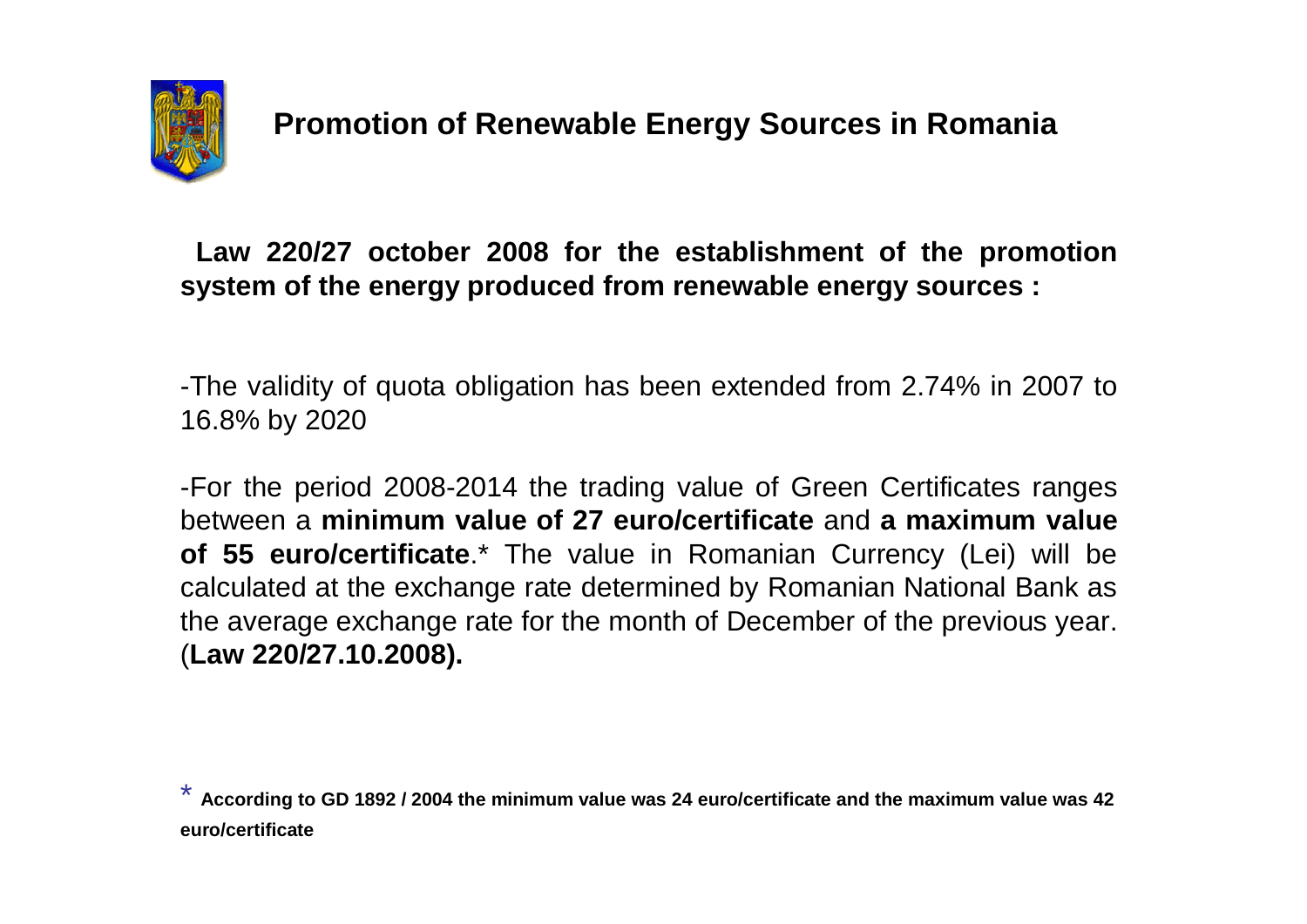

**Promotion system for wind energy technologies according to Law 220/27 october 2008 for the establishment of the promotion system of the energy produced from renewable energy sources :**

-15 years for new energy units

- 5 years for wind turbines which have been previously used in other countries for electricity production

- 2 green certificates for 1 MWh until 2015 and 1 green certificate for 1MWh starting from 2016

**Project of a new GD for the establishment of the promotion system of the energy produced from renewable energy sources based on Law 220/2008 is a draft at the moment and if approved, it will repeal GD 1892 / 2004**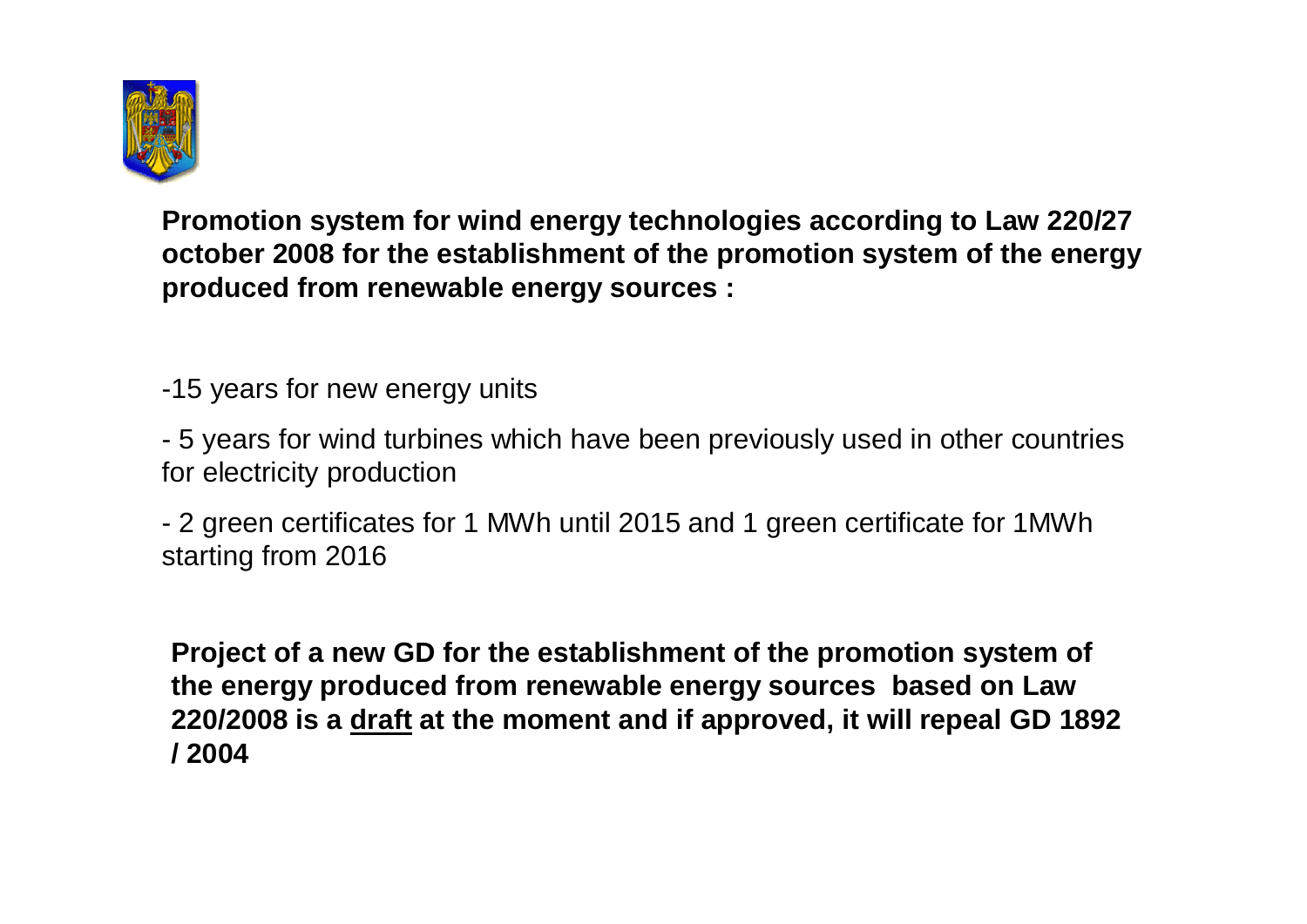

**Law 220/27 october 2008 for the establishment of the promotion system of the energy produced from renewable energy sources**

**International opening of green certificate (GC) market**

**- Buying green certificates from other country starting by 2010**

-**Selling green certificates to other countries:**

- if national quota obligation are fulfilled
- under regulatory conditions fixed by ANRE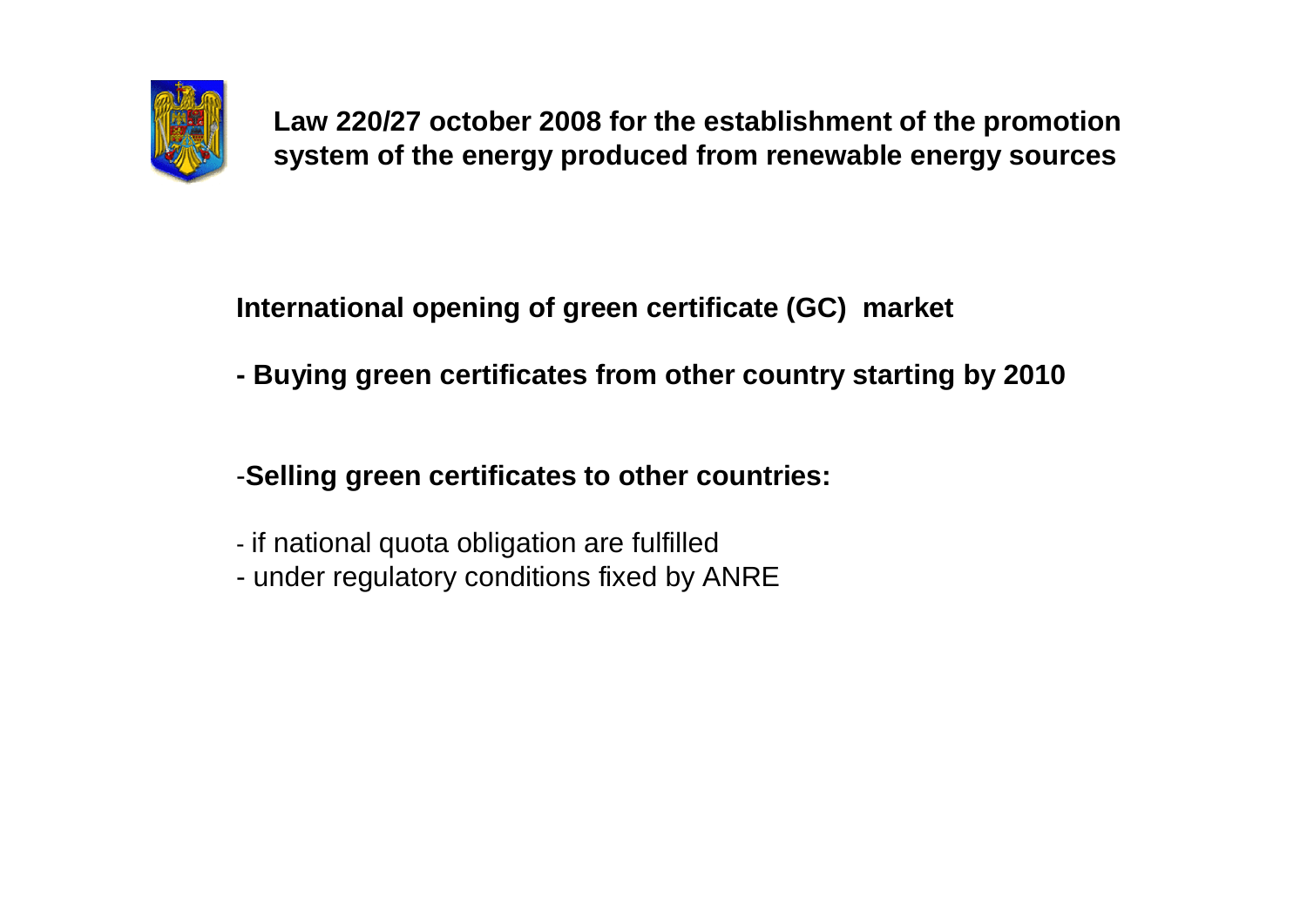

## **Investment aid: Structural funds**

*SOP Increase of Economic Competitiveness: Priority Axis 4: Improvement of energy efficiency and sustainable development of the energy sector*

#### **Indicative operation**

• investments in upgrading, rehabilitation and building new power and heating production capacities by valorisation of renewable energy resources: **wind**, hydro (in small scale hydro capacities), biomass, biofuels, solar, geothermal, and other. **Aproximativ**

Financial allocation (2007-2013) **260 million euro**

> **220 million Euro from EU and 40 million Euro National Contribution**

For first call of projects in 2008, the financial allocation was 275.000.000 lei (80 million Euro)

Beneficiaries: private companies and public authorities but not microenterprises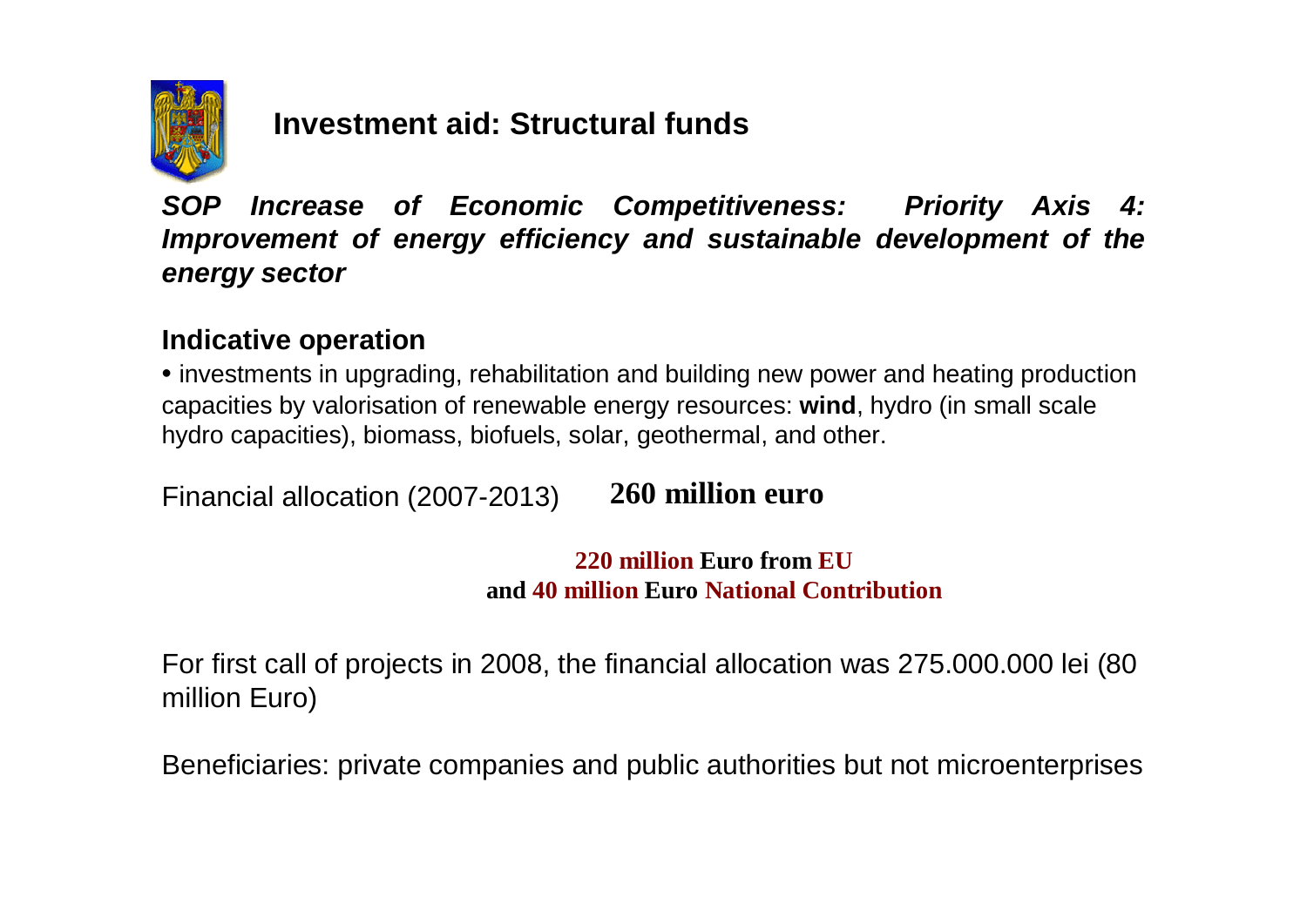

# **Investment aid: Structural funds**

- Maximum value of financing (% from eligible expenditures)



-GD 750/2008 –Regional state aid for valorisation of renewable energies

- Total project value: min 100.000 euro (355.000 lei) and max. 50.000.000 euro with a max. financing from EU funds of 20.000.000 euro (71.000.000)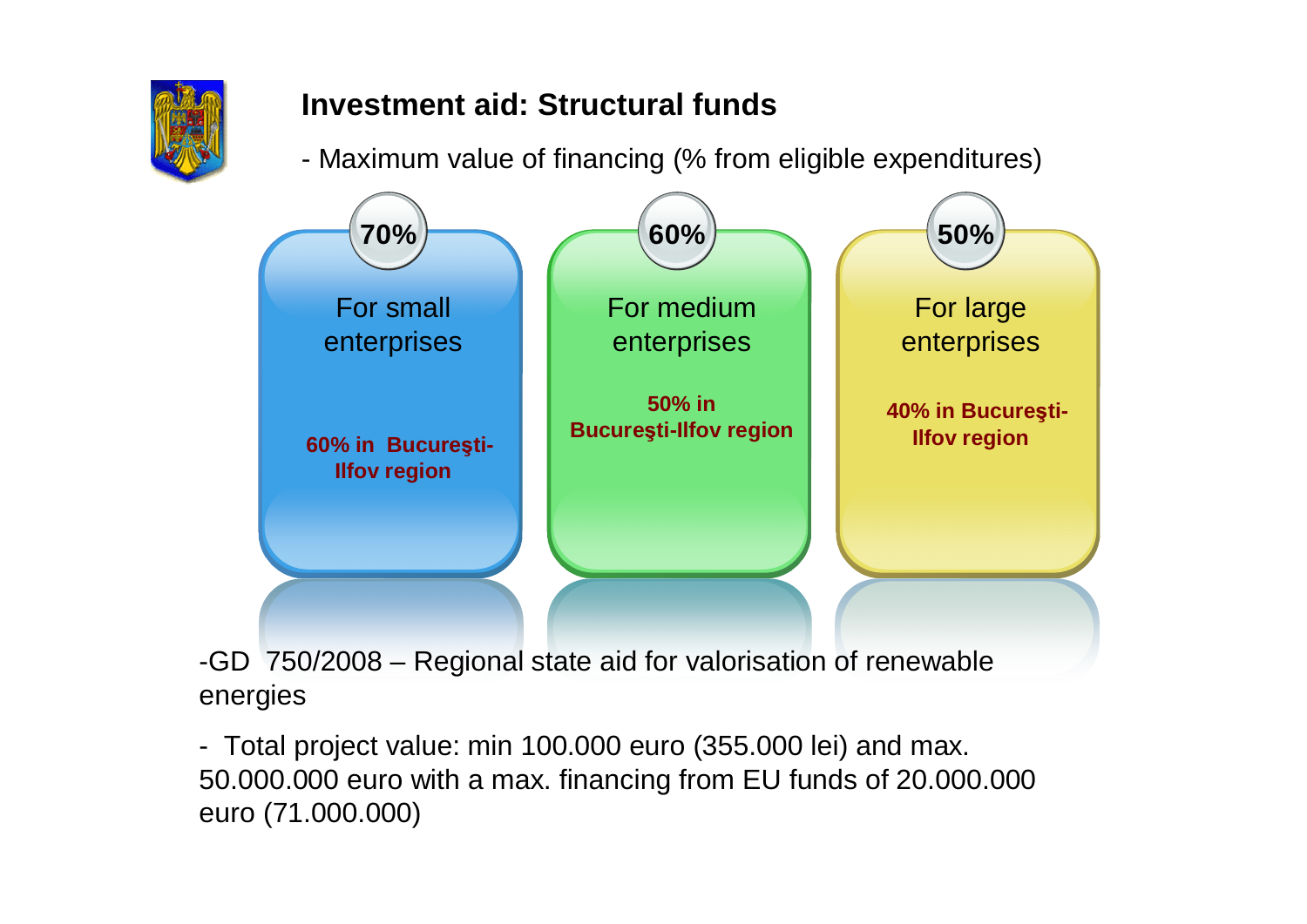

### Website O.I.E. oie.minind.ro

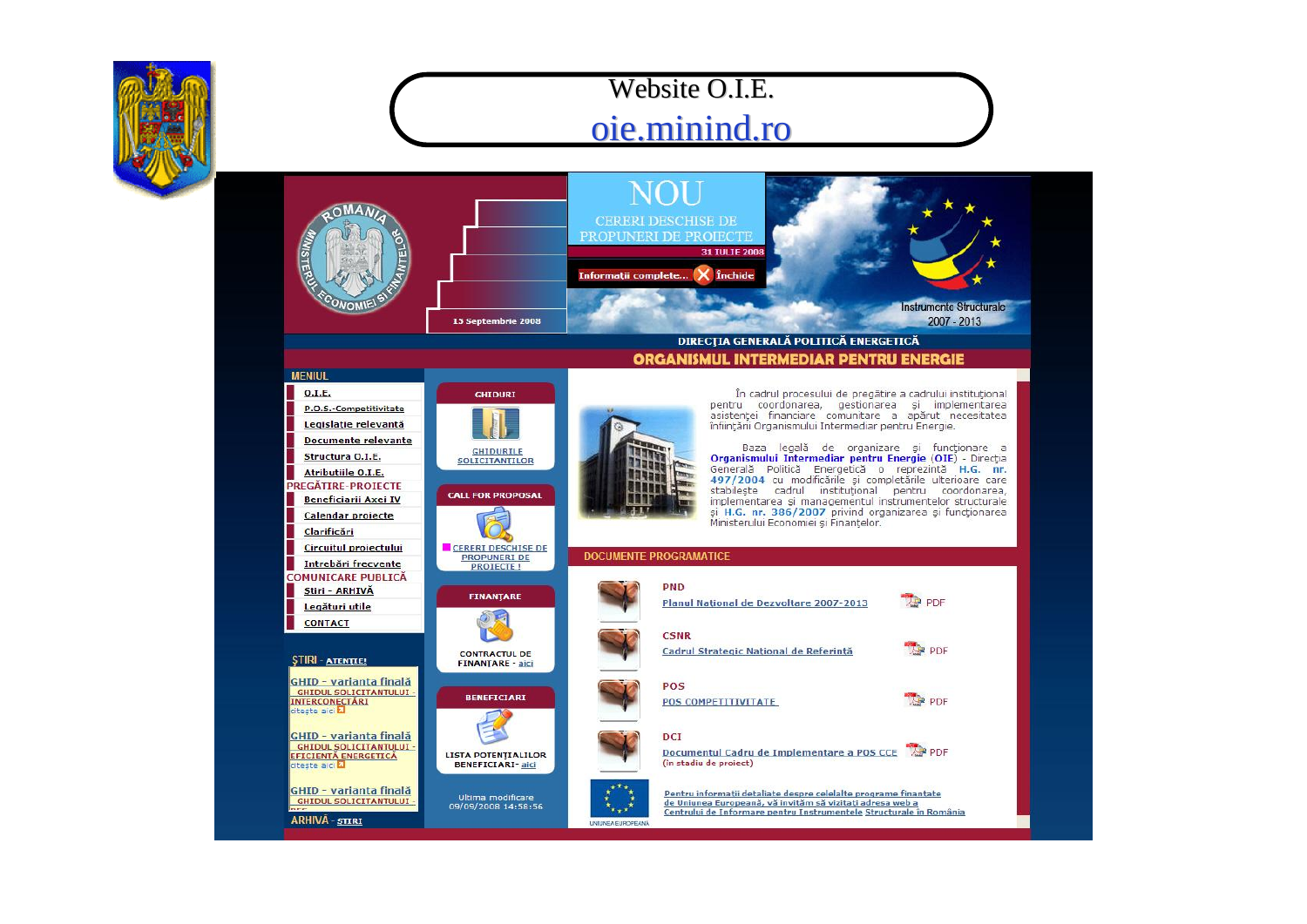

#### **Conclusions:**

üRomania has a very important wind energy potential especially in Dobrogea which is unused

üAccording to the ECN study: Technical potential for wind energy in Romania has been estimated to be around 1200MW (2.7TWh) at present and forecasted to be 3000MW (7.7TWh) by 2025.

üStructural funds are an important option to develop wind market in Romania